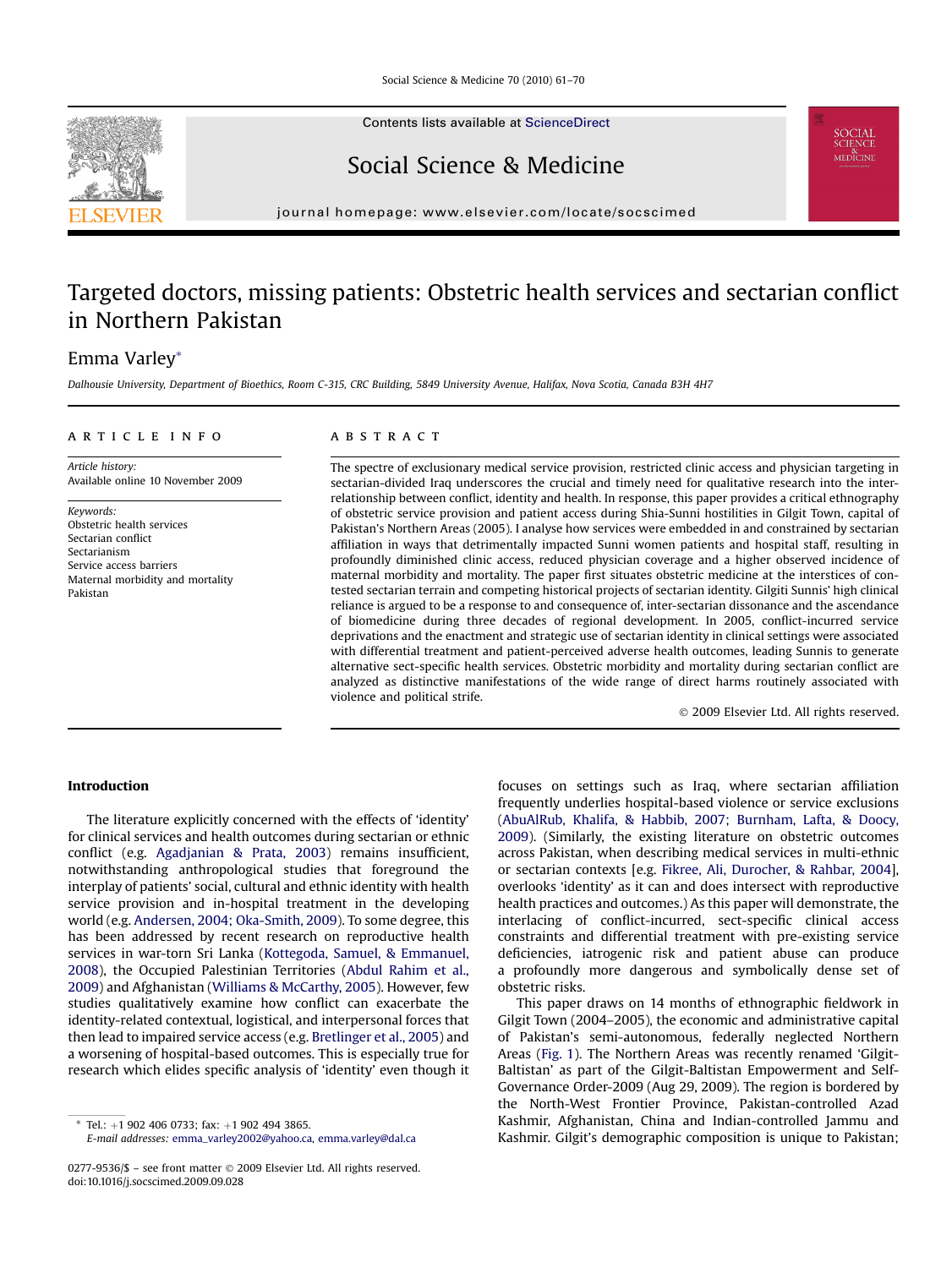<span id="page-1-0"></span>

Fig. 1. Map of Pakistan. (Map by Carly Murray, Dalhousie University MedIT Computing  $+$  Media Services.)

the town is populated by approximately 60,000 evenly divided Shia, Ismaili and Sunni Muslims who are crosscut by socioeconomic class,  $qom$  (clan), ethnicity and language.<sup>1</sup> The town is further sub-divided by sectarian-aligned neighbourhoods (mohallas). By focusing on Gilgit's 2005 Shia-Sunni conflicts, known as the 'tension times', this paper qualifies the complex ways sectarian hostilities directly and indirectly constrained Sunnis' obstetric service access and worsened maternal health outcomes. With Gilgit's obstetrical health facilities located in exclusively or predominantly Shia enclaves [\(Fig. 2](#page-2-0)), and staffed largely by Ismailis and Shias, Sunni physicians and patients were profoundly impacted. The town's primary government hospital saw an approximately 90% decrease in Sunni maternity patients following the onset of conflict. Despite the scarcity of accurate hospital records or death registration, providers and patients confirmed and corroborated incidents of Sunni maternal morbidity and mortality directly and indirectly incurred by the 'tension times', which were marked by active hostilities, protracted Army curfews, resource shortages and the uneven quality and coverage of obstetric services. Throughout the 2005 conflicts, maternal deaths were neither noted in the District Headquarters Hospital (DHQ) patient register, nor was there official acknowledgement of deaths occurring in non-clinical spaces.

With Sunnis marginalized from clinical settings, the 'tension times' compounded the region's already problematic maternal mortality ratio  $(MMR)<sup>2</sup>$  Even prior to the conflicts, providers described a wide range of factors underlying regularly occurring morbidity and mortality, including severe iron deficiency anaemia (see [IUCN, 2003:](#page-9-0) 192), in-utero foetal demise (IUD), preeclampsia, ruptured uterus, post-partum haemorrhage (PPH) and, to an alarming degree, sepsis resulting from home-births, hospital deliveries and illegal abortions. In contrast to the national MMR of 276/100,000 live births [\(NIPS, 2008:](#page-9-0) 178), in 1999 the Northern Areas' MMR was estimated at 500/100,000 ([Rahman, 1999](#page-9-0): 12), while a community-based survey in Ghizar District, which neighbours Gilgit District, suggested a much higher MMR of 8.9/ 1000 ([Mushtaq, Shah, Luby, Drago-Johnson, & Wali, 1999:](#page-9-0) 853).

Because of Sunnis' high reliance on their services before and after the start of 2005's conflicts, the DHQ and its provisional 'tension times' offshoot, the 'Sunni Civil Hospital', are the focus of this paper. After briefly discussing the regional ascendance of biomedicine over traditional childbirth practices, and the determinative role of sectarian identity in patients' choice of hospital, the paper summarizes the 'tension times' fallouts for patients, providers and institutions. The paper then details the Sunni community's efforts to navigate around service access barriers with the ad hoc establishment of the 'Sunni Civil Hospital'. This is followed by analysis of the enactment of sectarian discord between non-Sunni health providers and Sunni obstetric patients at the DHQ and the contribution of clinical facilities to morbidity and mortality. Data analysis is structured primarily through context-specific attention to the politics of childbirth in conflict [\(Giacaman et al.,](#page-9-0) [2005; Kanaaneh, 2002\)](#page-9-0). This involves situating maternal health, clinical service provision and patient access amid the cultural, socio-economic and political forces particular to conflicted settings. Critical evaluation of the role of sectarian affiliation in Sunnis' maternal health crises is further predicated on, and expands, anthropological approaches to 'structural violence', typically defined as ''increased morbidity and mortality resulting from forms of social organization that frequently lead to groups of individuals being marginalized along social axes'', including ''economic, racial, and gender inequality'' [\(Keshavjee & Becerra, 2000](#page-9-0): 1201). Correspondingly, my discussion of the 'profiling' and 'abuse' of Sunnis in clinical settings draws on the literature examining 'differential treatment' vis-a-vis questions of the rural-urban divide, moral 'deviancy', social status, economic incentives and provider–patient relatedness [\(Andersen, 2004; Fassin, 2008; Jewkes, Abrahams, &](#page-9-0) [Mvo, 1998; Rivkin-Fish, 2005\)](#page-9-0). By illuminating the ''continuation of societal hierarchies, inequality and conflict'' into clinical spaces ([Van Der Geest & Finkler, 2004:](#page-9-0) 1998), the hospital-based component of this study complements emerging research on the impacts of sectarian and factional warfare for women's health in Muslim societies (e.g. [Devi, 2007](#page-9-0)), and augments the ethnographic literature concerning South Asian health institutions and their place in local social and cultural 'worlds' (e.g. [Unnithan-Kumar, 2004;](#page-9-0) [Van Hollen, 2003](#page-9-0)).

## Methods

This paper is derived from a larger research project conducted in Gilgit Town between August 2004 and September 2005. Fieldwork involved multi-sited participant-observation, interviews, policy and clinic records analysis. Following the onset of Shia-Sunni conflict, and considering the absence of prior sect-specific analysis of Northern Areas' women's clinical access and health outcomes, I sought to demarcate the impact of sectarian affiliation on Sunni women's reproductive and maternal health. Specifically, to render visible the practices and processes that led to starkly impaired clinical service access and adverse maternal health outcomes, and the effectiveness of community-generated measures intended to

 $1$  Ismailis are a 7th-century offshoot of the Twelver Shia faith. With Ismailis' cultural practices, and site and mode of worship markedly different from Twelver Shias', Gilgiti Ismaili participants predominantly self-identified as 'Ismaili' versus 'Ismaili Shia'. For the purposes of this paper, 'Shias' refers to followers of the Twelver tradition.

 $2$  MMR is defined as; "death while pregnant or within 42 days of the termination of pregnancy, irrespective of the duration and the site of the pregnancy, from any cause related to or aggravated by the pregnancy or its management, but not from accidental or incidental causes'' (ICD-10 in [Bhutta, Jafarey, & Midhet, 2004](#page-9-0): 6).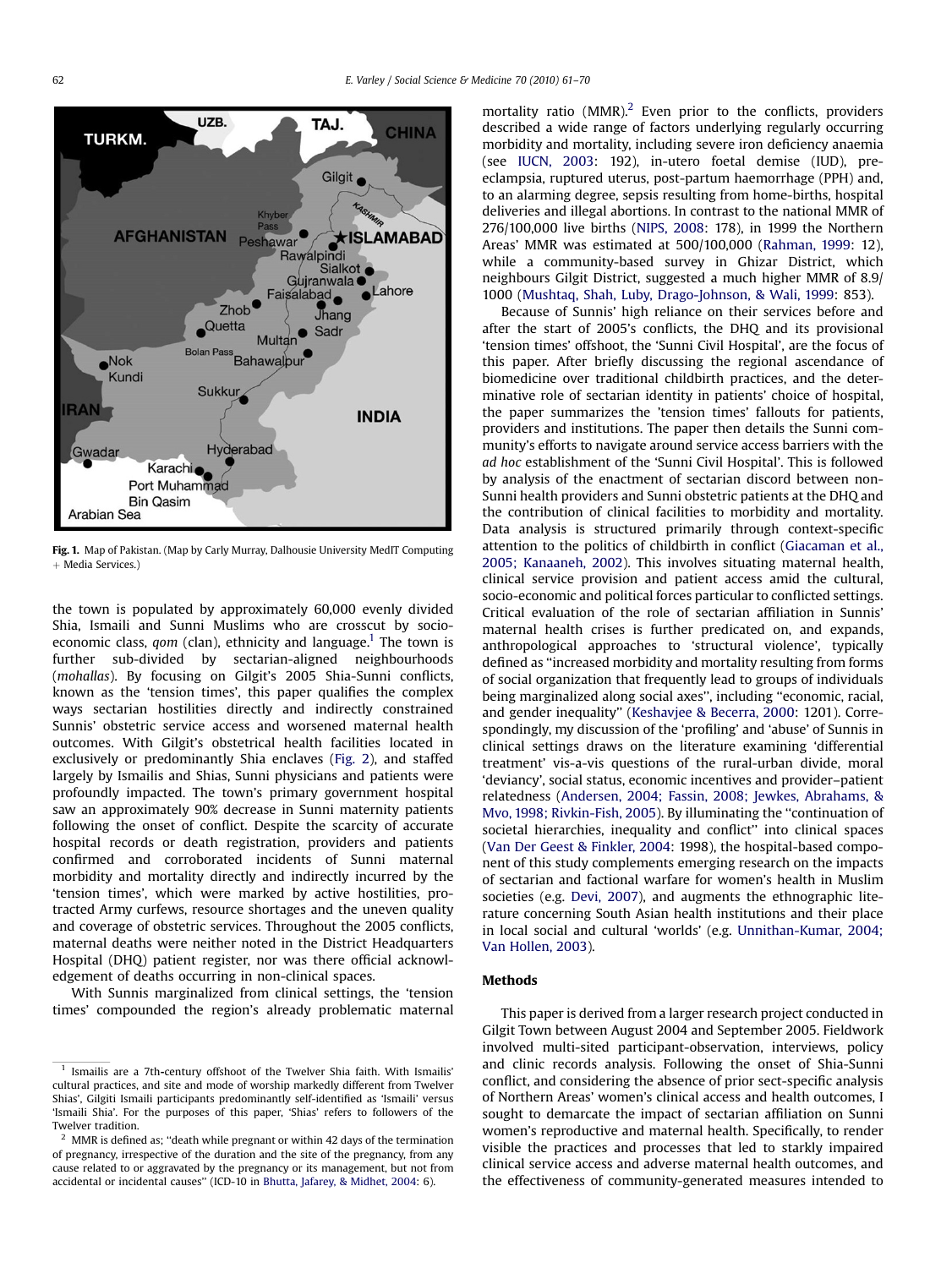<span id="page-2-0"></span>

Fig. 2. Gilgit Town mohallas and hospital locations. (Map by Carly Murray and Duane Jones, Dalhousie University MedIT Computing  $+$  Media Services.)

ameliorate them. Conflictive sectarianism, my status as the wife of a local Sunni and the risks posed by fieldwork in Shia mohallas restricted data collection to Gilgit's Sunni community. Civil insecurity, curfews and residents' concerns of surveillance further excluded broad-based quantitative survey methods.

Primary participants were approximately 50 Sunni women of reproductive age (e.g. puberty to menopause). Special attention was paid to women who had been or were pregnant during the 2005 'tension times'. By using neighbourhood-based intermediaries and 'snowball' methods, participants from across the socio-economic spectrum were directly and indirectly recruited from in-town mohallas (Amphari, Konodas, Mageni Mohalla, Kashrote, Jutial, Nur and Diamer Colonies), as well as from one Sunni (Minawar) and one Shia-dominated village (Sakwar) at the town's outskirts. This approach permitted longitudinal analysis of commonalities in access constraints and health outcomes across rural-urban and socioeconomic divides. Secondary participants included nearly 30 Sunni, Shia and Ismaili biomedical service providers (physicians, nurses, midwives, pharmacists), including all 6 obstetrician-gynaecologists employed at Gilgit's hospitals, as well as 15 homeopathic doctors, traditional herbalists and religious healers. Additional interviews were conducted with 10 governmental- and non-governmental health service administrators and policy developers.

Informed consent was obtained from all participants, and non-English medium interviews were translated from Shina, Burushaski and Urdu. Primary and secondary participants were interviewed multiple times each at a location of their choosing (typically their residence or place of work). Structured, semi-structured and openended individual and group-interviews lasted between 1 and 3 h. At institutional levels, fieldwork was conducted at Gilgit's primary hospitals (the Federal District Headquarters Hospital, the Family Planning Association of Pakistan's Family Health Hospital and the Aga Khan Health Service, Pakistan's Gilgit Medical Center), private maternity clinics and governmental- and non-governmental reproductive health centres. (Research did not include Gilgit's Combined Military Hospital, where services are restricted to

predominantly ethnic Punjabi and Pashtun Army personnel and their families.) Two months of observation was conducted at Inand Out-patient Departments, Labour and Delivery rooms. Permission for on-site research was granted by individual participants and hospital administrators. Clinic registers, intake ledgers and hospital performance indicators were examined for sectspecific variations in patient service uptake; patients' sectarian affiliation was approximated by place of residence. In 2008, patients' recorded 'domicile' and, thereby, sectarian affiliation were re-analyzed using improved assessments of Gilgit's 2005 demographic composition, permitting greater accuracy in establishing service uptake variations. Research was approved by, and carried out under, the auspices of the University of Toronto's Research Ethics Board (REB #12505).

## Available obstetric services

Participants' responses in 2004 indicated that even prior to the 'tension times', Sunni women's reproductive health operated as the arena not only for wellness-seeking and crisis resolution, but also the reflection and enactment of sect-specific cultural beliefs and health practices. These were derived from locally-cultivated, transnationally-nuanced projects of 'modern', 'traditional' and sectarian identity. For example, Gilgiti Sunnis' reliance on obstetric services is a by-product of intensive regional development by the Ismaili, Aga Khan Development Network. Since the mid-1970s, the Aga Khan Health Service, Pakistan (AKHS,P) established over 200 Primary Health Centres across the Northern Areas and upper Chitral Valley (NWFP), marking the start of a ''regional health revolution'' [\(Hertzman 2001](#page-9-0): 538). The majority of outreach, however, has focused on Ismaili and then Shia districts, sub-districts and villages. The Gilgit Medical Center was the only one of AKHS,P services easily accessible to Sunni communities in Gilgit District. In turn, inter-sectarian antipathies contributed to Sunnis' comprising the least of the Gilgit Medical Center's patients, despite AKHS,P boasting a low patient MMR (69/100,000; [AKHS,P, 2003](#page-9-0): 15), the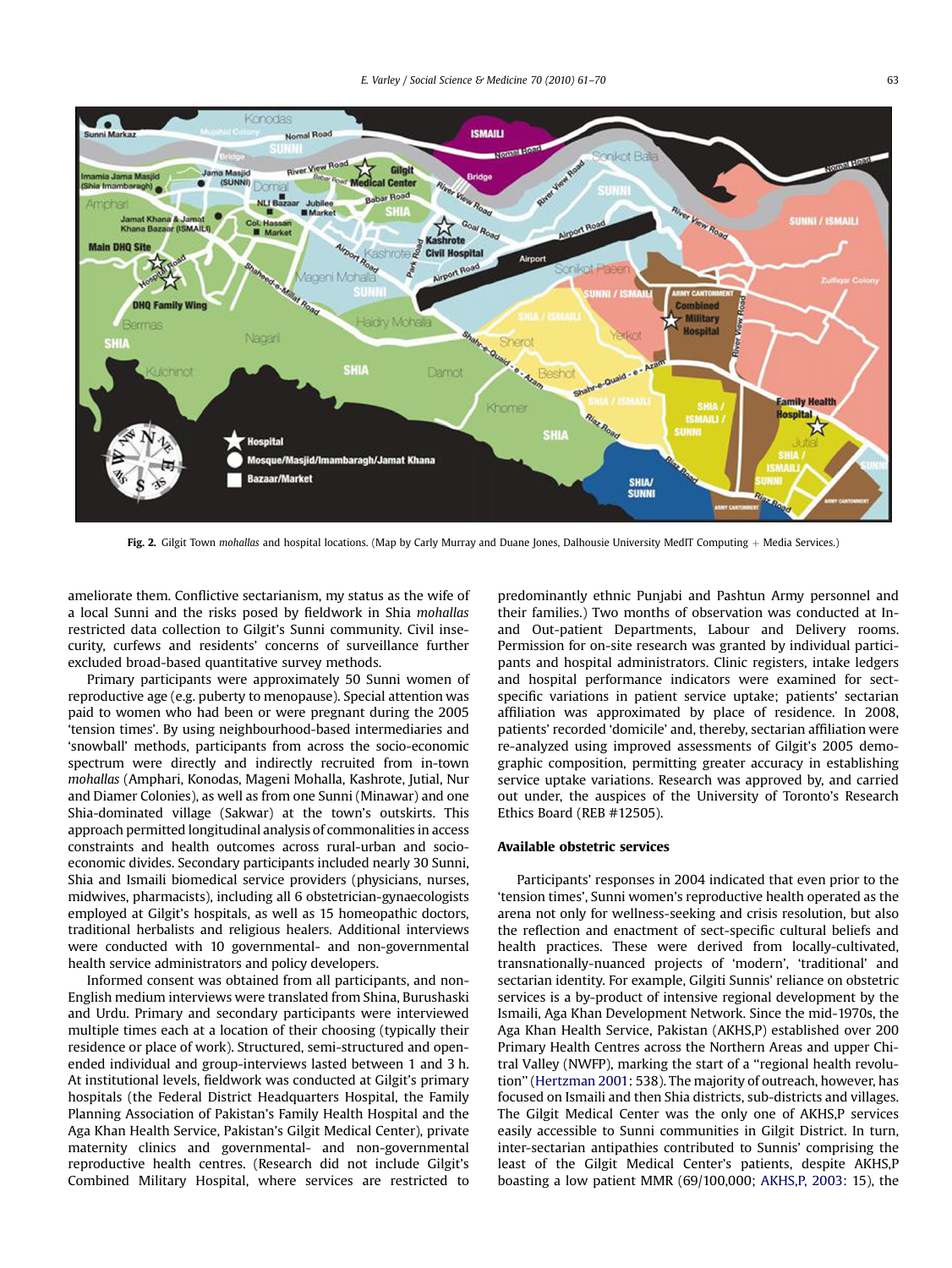<span id="page-3-0"></span>

| <b>DHQ</b>                                   | <b>Sunni</b>                                          | <b>Shia</b>                                      | Ismaili                                            |
|----------------------------------------------|-------------------------------------------------------|--------------------------------------------------|----------------------------------------------------|
| Sept $4$ -Oct 24 (2004)<br>$8(1.5%)$ unknown | $\sim$ 271/521 (52%)<br>$\left($ ~155 patients/month) | $~176/521(33.8\%)$<br>$\sim$ 100 patients/month) | $\sim$ 66/521 (12.7%)<br>$\sim$ 38 patients/month) |
| January $5-31$ (2005)<br>$4(4.2\%)$ unknown  | $\sim$ 40/95 (42.1%)                                  | $\sim$ 39/95 (41.1%)                             | $\sim$ 12/95 (12.6%)                               |
| Feb 1-March $5(2005)$<br>$4(4.3%)$ unknown   | $-33/94(35%)$                                         | $~1 - 42/94(44.7%)$                              | $\sim$ 15/94 (16%)                                 |
| March 5-31 (2005)                            | $\sim$ 16/66 (24.2%)                                  | $\sim$ 38/66 (57.6%)                             | $\sim$ 12/66 (18.2%)                               |
| April 1-30 (2005)<br>$4(3%)$ unknown         | $\sim$ 60/132 (45.5%)                                 | $-49/132(37.1\%)$                                | $\sim$ 19/132 (14.4%)                              |

Fig. 3. OB-GYN delivery cases (Labour Room, DHQ).

best-trained staff and fewest anecdotal reports of misdiagnosis or medical malpractice. Sunni participants' politically- and religiously-framed concerns regarding non-Sunni providers and sectarian-affiliated services were shared notwithstanding their socio-economic and class-based differences. In some respects, participants viewed the boundary between service use and sectarian identity as permeable and, therefore, a point of community vulnerability.

Although Sunnis used a wide array of biomedical and traditional therapeutic services for their prenatal and post-partum health, approximately 90% of participants, from all socio-economic backgrounds, delivered at the DHQ's no- and low-cost Family Wing.<sup>3</sup> The DHQ is the Northern Areas' primary referral hospital, serving approximately 1.5 million residents and providing one-third of the region's 667 available hospital beds [\(IUCN, 2003](#page-9-0): 203). According to the DHQ Labour Room intake register over 7 weeks in autumn 2004, 521 deliveries were recorded of which 52% were patients from Sunni in-town mohallas, villages, sub-districts and districts (Fig. 3). By contrast, the Aga Khan Health Service's hospital, the medium-cost Gilgit Medical Center, handled a total of 648 deliveries in 2003 [\(AKHS,P, 2003:](#page-9-0) 5). Despite Sunnis representing the majority of pre-2005 Out-Patient attendees at the Family Planning Association of Pakistan's medium-high cost Family Health Hospital, there were only 301 total, recorded births at the hospital between 1999 and 2004 ([FPAP, 2004:](#page-9-0) 13). Because of the Gilgit Medical Center and Family Health Hospital's nominal roles as sites for Sunni births, this paper provides only a peripheral discussion of their services.

Besides the economic advantage posed by the DHQ's low- and no-cost services, Sunni women's use of the hospital facilitated a multifaceted competitive sectarianism. First, women situated federal health services as the product of the Sunni-dominated State of Pakistan and described how use of the hospital signified Gilgiti Sunnis' solidarity with the national-level Sunni community, while their presence also served to symbolically contest Shias' territorial claims over the mohalla in which the DHQ was located. Second, in a town where Ismaili medical and educational 'advancement' posed a sizeable counterbalance to Sunni conservatism, births at the DHQ provided conspicuous opportunities for Sunni families to simultaneously demonstrate their 'modernity' and prove they could prioritize women's health ahead of Islamic strictures. Principally, the ability of Sunni women, with comparatively lower literacy and higher fertility rates, to access obstetric services helped deflect Gilgiti Ismaili and also Shia critiques of Sunnis' purported 'regressive' de-prioritization of women's educational and health requirements in favour of restricted public social mobility and gender segregation. Hospital attendance thereby allowed Sunnis to juxtapose women's health practices against Gilgit's more cosmopolitan Ismaili and Shia communities, for whom biomedical services were a salient marker of 'progress' and 'modernity'. By amplifying the symbolic importance of clinical births, 'modern' competitions reinforced the regional ascendance of biomedicine. Traditional childbirth practices, dayahs (midwives) and home-births subsequently diminished in importance. Such shifts ultimately underscored in-town Sunnis' necessary reliance on clinical services. With community-based dayahs having retired, died or shifted their practice to local clinical facilities, Sunni women made equally high use of obstetric facilities for childbirth as Shias and Ismailis (Figs. 3, 4). Sunni participants' clinical service uptake stands in stark contrast to regional health indicators and national figures. By comparison, in 1999, 42.6% of surveyed births in rural Gilgit sub-district took place in a health facility, while 67.4% of births in the same study were attended by a doctor, Lady Health Worker (LHW), nurse or trained birth attendant (TBA) [\(Rahman, 1999:](#page-9-0) 17–18). In 2006, only 29.7% of women in the North-West Frontier Province and 40.2% of women in semi-urban national settings delivered in a health facility [\(NIPS,](#page-9-0) [2008](#page-9-0): 113).

## The 'tension times'

By 2004, Gilgitis had endured three decades of accelerating sectarian violence, strongly influenced by Iranian Shia politicization and Saudi-funded Sunni proselytization. Although Sunni, Shia and Ismaili research participants frequently claimed mixed-sectarian and ethnic ancestry, they indicated that by the mid-1970's intersectarian commensality and marriage had largely ceased. Sectarian polarizations were initially rooted in land tenure disputes ([Soke](#page-9-0)[feld, 1997\)](#page-9-0) and Sunni contestation of Shia claims of ethnic 'ownership' over Gilgit Town. Following from the 1979 Shia, Iranian Revolution, regional Ismaili non-governmental department, and the national rise of Sunni Islamization, Saudi-funded jihadi militancy and the Taliban throughout the 1980's and 1990's, Gilgiti society was marked by substantial ideological and doctrinal cleavages. This led to differential emphasis on education, literacy, health and community welfare, notwithstanding similarities in

 $\frac{3}{3}$  In addition to visiting in-town hospitals and private clinics, participants' prenatal and post-partum health needs were supported by homeopaths, herbalists and Islamic therapeutic resort. Besides offering recourse for a wide array of cultureand faith-based health complaints and etiologies, traditional therapies were a valuable concession to conservative Islamist emphasis on 'Muslim' healing practices such as Prophetic Medicine and Hikmat. Because they were viewed as being largely synonymous with Sunni identity or Islamic conservatism, traditional practices allowed women to pragmatically and politically engage with sect-specific healers, ideologies and textual sources, family- and community-bound practices.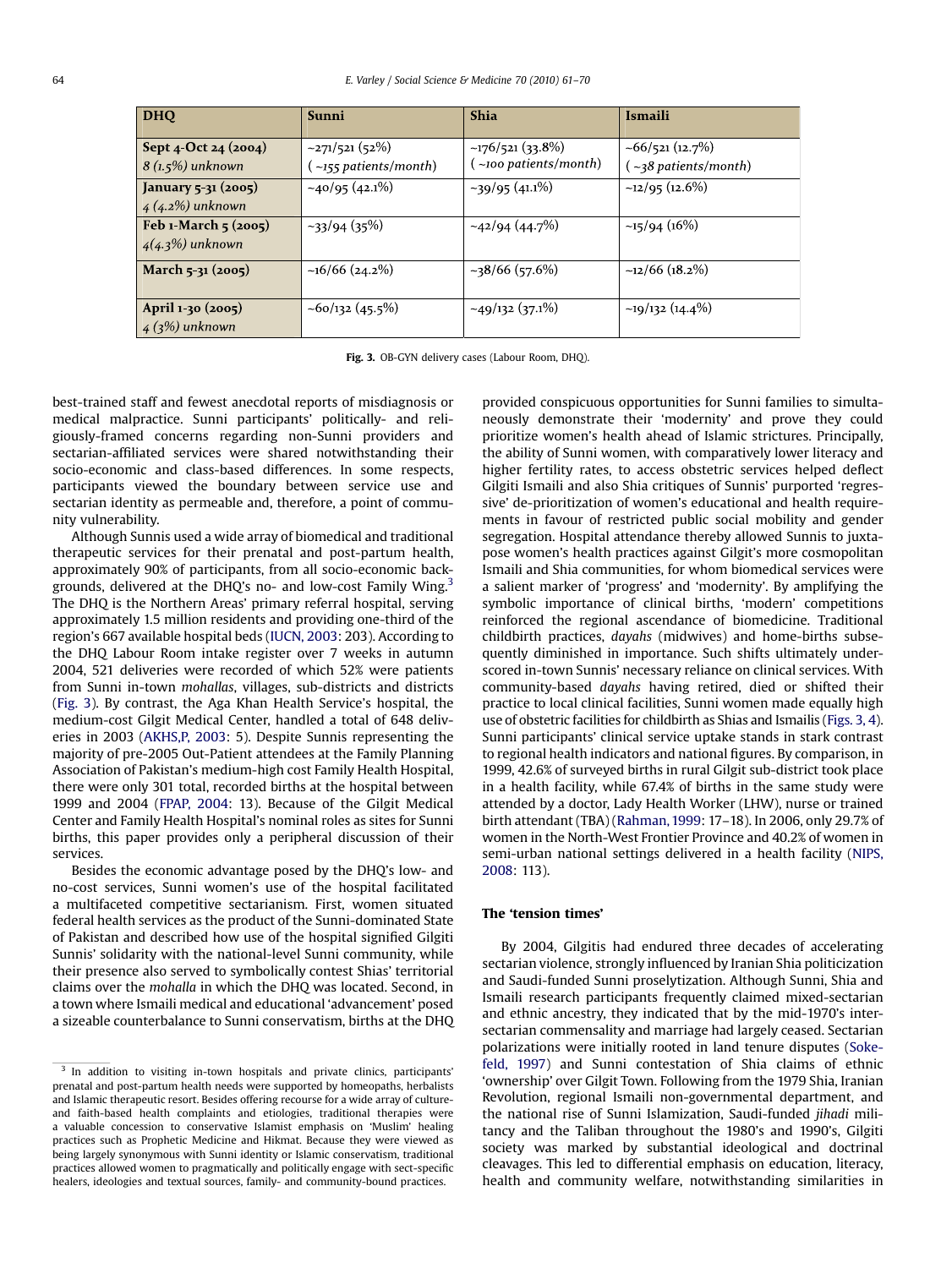| <b>Family Health Hospital</b> | Sunni                    | <b>Shia</b>             | <b>Ismaili</b>          |
|-------------------------------|--------------------------|-------------------------|-------------------------|
|                               |                          |                         |                         |
| Nov 24-Dec 24 $(2004)$        | $\sim 661/1631 (40.5\%)$ | $\sim$ 513/1631 (31.5%) | $\sim$ 453/1631 (27.8%) |
| $4(0.2\%)$ unknown            |                          |                         |                         |
| Jan 1-Feb 1 (2005)            | $\sim$ 204/585 (34.9%)   | $\sim$ 216/585 (36.9%)  | $\sim$ 165/585 (28.2%)  |
|                               |                          |                         |                         |
| <b>Gilgit Medical Center</b>  | Sunni                    | <b>Shia</b>             | <b>Ismaili</b>          |
|                               |                          |                         |                         |
| October 1-31 (2004)           | $\sim$ 77/510 (15.1%)    | $\sim$ 218/510 (42.7%)  | $\sim$ 200/510 (39.2%)  |
| $15(3%)$ unknown              |                          |                         |                         |
| January 1-31 (2005)           | $\sim$ 25/213 (11.74%)   | $\sim$ 74/213 (34.74%)  | $\sim$ 110/213 (51.64%) |
| $(1.88\%)$ unknown            |                          |                         |                         |

Fig. 4. OB-GYN out-patient attendance.

economic standing across communities. By 1988, sectarian 'tensions' had escalated precipitously. A militia of fundamentalist Sunnis from southern Gilgit District, neighbouring Diamer and Kohistan Districts, massacred 200 Shias in the nearby villages of Jalalabad and Danyor (see [Ali, 2009\)](#page-9-0). Regional Shia and Sunni militancy thereafter involved escalating political activism, weaponization and targeted attacks, while Northern Areas Ismailis adhered to pacifism despite being a frequent target for Sunni and, less frequently, Shia prejudice and violence.

The January 2005 Sunni-orchestrated killing of Syed Agha Zia'u'din Rizvi, leader to Northern Areas Shias, was the flashpoint for longstanding sectarian, political, and economic rivalries. In 2004, Zia'u'din had been at the forefront of extensive, sometimes violent Nisab (Curriculum) Protests, centering on Shia opposition to the Sunni tone of the Federal Education Syllabus. Immediately following Zia'u'din's January 8th shooting, gunmen shot and killed a number of Sunni government employees, while civil and federal offices and Sunni-owned businesses were attacked by arsonists. In ways that amplified Sunnis' anxieties about hospital settings over the ensuing ten-months of fighting, the District Headquarters Hospital, where Zia'u'din was initially taken for emergency treatment, was the scene for attacks directed at Sunnis. Male patients were rumoured to have been shot in their beds, and one Sunni victim's family confirmed he had been killed while receiving treatment for gunshot injuries received earlier that day. While gunmen threatened to kill Zia'u'din's attending Sunni physicians should he not survive his injuries, the DHQ's 'women only' Labour Room was forcibly searched for Sunni male attendants. The Sunni, Northern Areas Department of Health Director was shot and killed as he attempted to leave the DHQ. (A large number of DHQ patients and staff were rescued by family or non-Sunni colleagues, while others were unable to escape for several days because of the density of Shia homes surrounding the hospital.) By day's end, approximately 17 Sunnis and one Ismaili died. The 2005 'tensions' were unprecedented in their scope and intensity. By October 2005, nearly 100 Sunnis and Shias had been killed, while Ismailis remained politically neutral observers to the hostilities.

After the Pakistan Army's January 8th takeover of Gilgit's civil administration, issues related to health service provision, physician safety and patient access were under-prioritized, with civil security measures centered on government offices, banks, tourist centres and the homes of prominent businessmen, politicians and Army officers. During this time, the DHQ remained open albeit understaffed. For several weeks following the initial hostilities and thereafter during subsequent periods of 'tension', the Gilgit Medical Center and Family Health Hospital were forced to close due to a lack of security for patients and staff; obstetrical emergencies were referred either to the DHQ or the Combined Military Hospital, which provided sporadic coverage in January and early February. Curfews and roadblocks within Gilgit Town and along the Karakoram Highway (KKH) throughout 2005 restricted supply shipments of tetanus toxoid, Rhogam vaccines (for Rh-negative mothers) and infant immunizations, as well as the medications required to treat eclampsia and post-partum haemorrhage. Impaired service access and ambulatory coverage meant fewer women received emergency care; it was also increasingly difficult for Sunni patients to hire taxis to transport them through 'high risk' Shia mohallas to the DHQ. Because of Gilgit Town's isolation, few women were able to make the costly 16-h journey to Islamabad for advanced care.

The subsequent 10 months were marked by frequent low- and high-intensity armed conflict, mortar attacks and bombings, Army curfews and weapons sweeps, school closures, police surveillance, and media and telecommunications blackouts. Exclusionary measures were deployed vis-a-vis Sunni business strikes, Shia and Sunni attacks and counter-attacks. Sunni officials, including physicians, were frequently targeted for violence. The names of 2 DHQ physicians appeared on a Shia Imambaragh (mosque)-issued edict listing alleged 'involved' Sunni parties to Zia'u'din's killing, locally referred to as a 'hit list' [\(Markazi Anjuman-e-Imamia, 2005\)](#page-9-0). The targeting of Sunni physicians echoed and inverted the killings of 60 Shia physicians by Sunni militants in Karachi between 1991 and 2001 [\(Ali, 2001\)](#page-9-0), as well as the sectarian-motivated assassinations of Iraqi doctors following the 2003 U.S.-led invasion ([Burnham et al., 2009; Jalili, 2007](#page-9-0)). Many Sunni private physicians subsequently abandoned their in-town practices, fleeing to the comparative safety of Islamabad where they established new clinics. Even though the Department of Health Director was killed at the DHQ, Sunni staff was not regularly provided secure transport to and from the hospital. Staff sometimes refused, or were unable, to attend emergencies – obstetric or otherwise – or avoided their duties on days of 'tension'. Though the DHQ's Labour Room remained open during a month-long total, then partial, curfew between January and early February, obstetric coverage was infrequent. The DHQ's 1 Sunni OB-GYN had gone on-leave, while the hospital's lone ultrasonologist, a Sunni, maintained that, as the rumoured target for future strikes, he was frequently compelled to avoid his hospital duties. With physicians apparently identified by militants as sources of political or economic power for the Sunni community, participants argued physicians' relocation or death prised new spaces for Shia advancement.

Given the frequency of regularly occurring pregnancy- and childbirth-complications and high pre-conflict service uptake levels, physicians were preoccupied by the toll hospital closures, police checkpoints, total and partial Army curfews had taken on service access and, thereafter, health outcomes. Besides failing to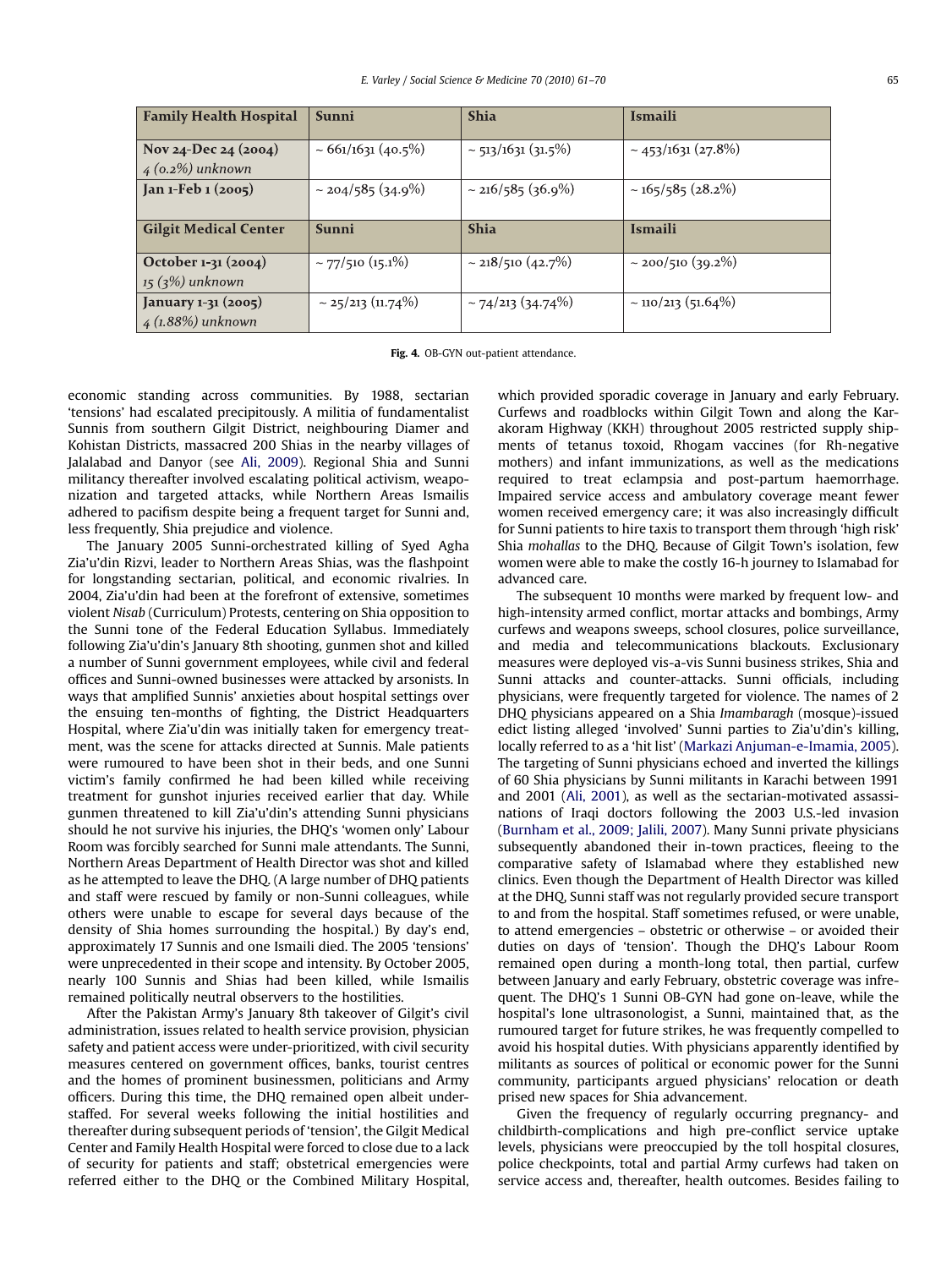provide adequate security for hospital staff and community-based health workers, the Federal Government – through the auspices of the Army – and Gilgit's civil administration had neglected to ensure safe patient access routes through Shia mohallas to local hospitals. Although Army curfews in January and February, and from mid-March to mid-April 2005 had also enacted logistical constraints for Shia and Ismaili maternity patients, the 'tension times' posed a fundamentally greater challenge for Sunni women. By their own accounts, Ismailis and Shias did not face the same degree of overall access restrictions. While Shia mohalla-based hospitals benefitted Shia patients, Ismailis' access was enabled by their political neutrality, theological interconnectedness with Shias and progressive community standards concerning women's mobility, enabling women patients to travel without male attendants. By summer 2005, thousands of Sunni women had been blocked from service access by curfews, roadblocks or, as was more often the case, by family members unwilling to accompany them.

Service declines were not due to any inherent, direct threat to women. Instead, women's ability to access care was linked to men's inability to accompany them. Pardah strictures which, by definition, entail women's veiling and gender segregation, also required Sunni women patients travel with closely-related male attendants who were now the targets for Shia attacks. Sunni women were thereby forced to measure their maternal health risks against the possibility of husbands or male relatives being injured or killed while accompanying them to hospitals in Shia mohallas. As one physician noted, ''For the last 2 or 3 months, women who are pregnant have been a source of great worry [for] their families'' (April 29, 2005). Concerned that male attendants, described by providers and patients as 'security', were armed, the Gilgit Medical Center, for example, occasionally prohibited them from entering the hospital grounds. Fearful of the threats posed to male attendants from the surrounding Shia mohalla, Sunni women patients typically left local hospitals against their doctor's orders immediately after delivering. Four months after Zia'u'din's assassination, Sunni women's clinic visits remained substantively altered and physician supervision dangerously diminished.

Women were pressurized to leave quickly by the men with them, who stayed [outside]. We avoided investigations that could be postponed, such as blood testing...haemoglobin, urine. (Dr 'Sumairah', AKHS,P:April 29, 2005).

Meanwhile, hospital administrators and physicians struggled to manage the ways stringent community allegiance undermined the ethical imperative to serve patients regardless of sectarian affiliation, as was confirmed by the Family Health Hospital's Shia, Acting Project Director;

At a staff meeting, I indicated...that the definition of a hospital is to serve humans, and we can't discriminate between the patients by sect or community. All services will be provided regardless of differences, and regularly. I acknowledge that there is patient insecurity about the sectarian identity of physicians and staff at the hospital, because this is an intersect make-up hospital. I also recognize patient insecurities about attending the DHQ, and the impact this might have on our patients, their concerns and fears regarding preferential treatment. (May 11, 2005)

At the DHQ, the Sunni OB-GYN described how, ''The Sunnis complain...[and] my family and friends are not happy with me working here'' (September 7, 2005). The initial 'tensions' had so interfered with her sense of security that she had taken an extensive Medical Leave. Months later, she noted; ''We are working in a war situation, but it's hard to give treatment under gunfire, with

gunmen standing nearby...This is a battle zone, and unpredictable" (September 7, 2005). Correspondingly, several Sunni participants argued the DHQ ultrasonologist's practice of medicine, normally held in high regard, had been compromised by 'tension times' stresses.

We met one woman at the DHQ... [where] she had gone for five different ultrasounds and was given five different reports on her pregnancy. Which one can we believe when it works this way? I don't think Dr 'X' is in his right mind these days. The Shia-Sunni 'tensions' are disturbing him too much and he's fearful. Look at my report; he got my name and age wrong, everything is wrong! ('Samina': August 4, 2005)

Curfews, telecommunications 'blackouts' and mohalla-bymohalla weapons sweeps further worsened access to services. During a week-long curfew in April 2005 several participants, unable to leave their homes, or, contact the Army, police, hospitals, family or neighbours for assistance, were forced to give birth unattended. And as the 'tensions' continued into summer, the number of Sunni participants denied transport assistance by Army personnel through Shia mohallas increased, especially during regularly occurring Shia religious events and political rallies. Only rarely were Sunni families able to contract and afford off-duty government nurses or Lady Health Workers to attend home-births.

At all local hospitals and the DHQ in particular, service disruptions, on-site insecurities and chronic instability produced dramatic shifts in patient attendance rates ([Figs. 3, 4\)](#page-3-0). DHQ Labour Room records indicate a roughly 79% decrease in Sunni patients between autumn 2004 and February 2005. Following intensive fighting and poor civil security in March 2005, Sunni patient numbers dropped 90% from 2004 levels. Additional curfews, weapons sweeps and security measures in April led to Sunni patient increases, yet patient levels still stood in stark contrast to the roughly 155 Sunnis who delivered at the DHQ each month prior to the 'tensions'. Nor did this mean that Shia and Ismaili patient levels hadn't also dropped. Between January 5–31 (2005), Shia patient numbers dropped 61% from 2004 levels. However, by March 2005 Shias' overall hospital presence had increased from 34% of patients in autumn 2004 to approximately 58%, whereas Sunnis made up only 24% of delivery cases for the same period. Because the DHQ is a referral hospital, many missing obstetric patients were rural women. Sunni, Shia and Ismaili patients traveling from regional villages, sub-districts and districts were routinely stopped, held up or turned back from Army checkpoints surrounding the town, a move intended to prevent militants from entering Gilgit. In-town and rural Shia and Ismaili women, however, were largely able to turn to mohalla- and village-based health workers, government Maternal Child Health centres, as well as AKHS,P's Gilgit Medical Center and satellite clinics. In rural Shia communities, a steadily growing number of women's health clinics have been established by charity, non-governmental and Imambaragh organizations (see [Gloekler 1998\)](#page-9-0). Despite petitions from district representatives for increased area coverage, the dearth of reproductive and maternal health services in Sunni mohallas and rural communities is the partial result of vociferous ulema (religious clergy) opposition to services that are sectarian-aligned, mixedgender or incorporate 'Family Planning'.

By catapulting in-town Sunni women into the same types of service deprivations that caused rural women to die in such high numbers, the paucity of 'tension times' service alternatives to the DHQ ensured Sunni women faced greater, sustained health risks. Between January and September 2005, providers attributed a number of otherwise-preventable maternal deaths – from botched home-deliveries, missed abortions and sepsis – to conflict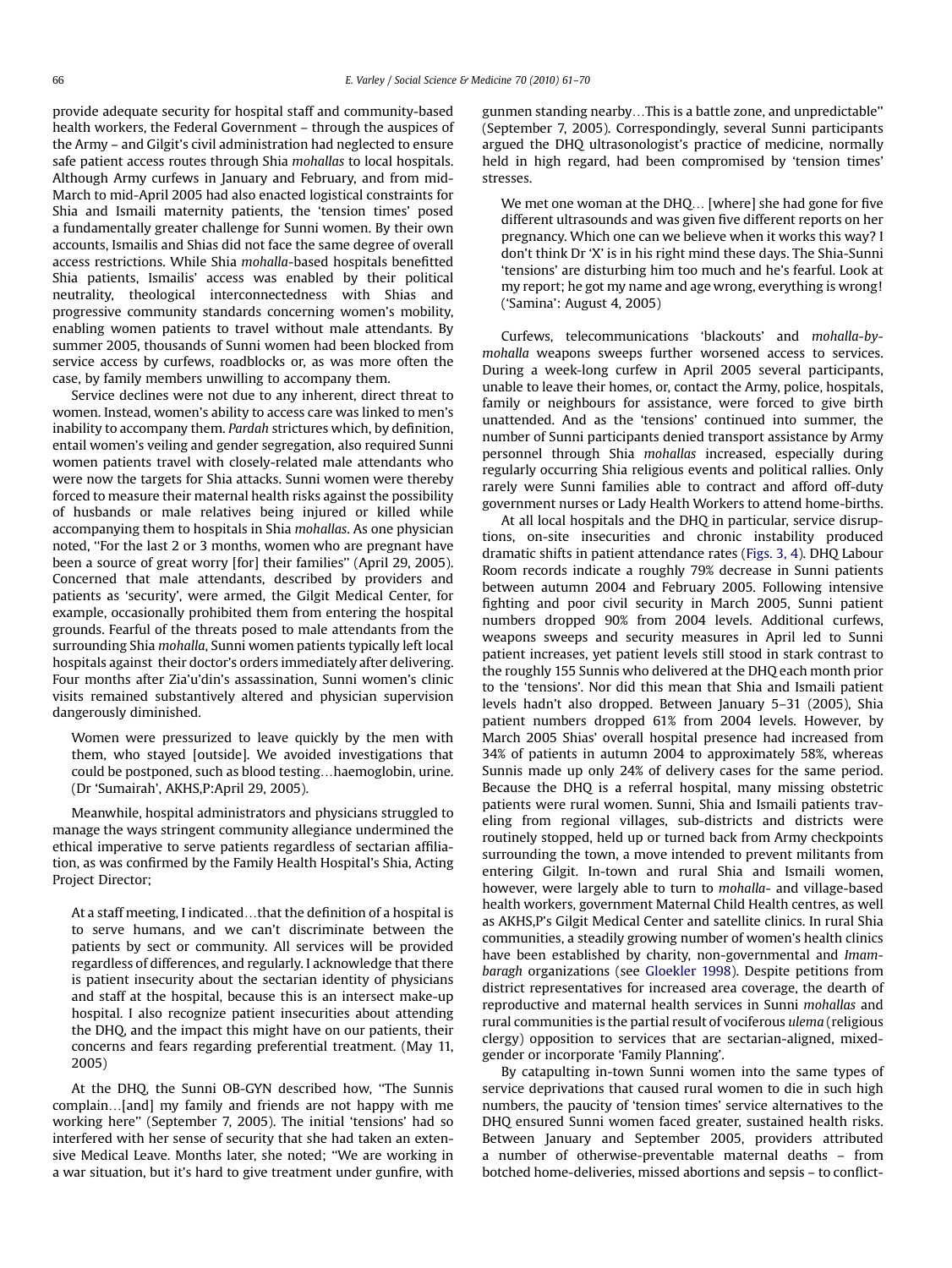related access constraints for Sunni physicians and patients. In response, by late January 2005 Sunni politicians, in conjunction with Sunni physicians and support staff displaced from their DHQ duties, proposed the ad hoc establishment of the no- and low-cost Kashrote Civil Hospital, or, 'Sunni Hospital'. An unused building in a Sunni-dominated mohalla was purchased using community donations and converted into a rough surgery, Labour Room and cramped In-patient and Out-patient Wards. By spring, the facility was enlarged to 40-beds with the addition of a 20-bed Patient Wing. There were, however, no on-site facilities for X-rays, ultrasound and most laboratory tests, which required Sunni patients to attend the DHQ or costly private clinics. High patient loads overwhelmed hospital staff, many of whom were unpaid. In February 2005, upwards of 1500 patients, some coming from as far as 250 km away, visited the site daily. Hospital intake records indicated that 281 babies were delivered at the site between March 3 and September 3, 2005.

By summer, the facility was in disarray; electricity and running water were infrequent, and medicinal and cleaning supplies were in short supply. The 2-bed Labour Room was supervised by a retired Ismaili nurse, whose duties were supported by several Ismaili LHWs and an untrained Sunni dayah. There were no facilities for Csections, and pain relief and anaesthetic were not normally provided for D&Cs or labouring mothers. Surgical and examination equipment was routinely unsterilized between patients. In order to compensate for the associated risk of infection, before being discharged (typically 1 h after delivery) obstetric patients were given a prescription for antibiotics, which provided a poor measure of safety given the high regional prevalence of Hepatitis B and C ([Alam](#page-9-0) [& Naeem 2007\)](#page-9-0). For complicated deliveries, obstetrical procedures were limited first by the degree of missing resources and then, later in 2005, the absence of specialists and support staff, many of whom had been forced by financial pressures to return to their DHQ postings. Complicated cases were routinely sent back to the DHQ; on rare occasions, patients were referred to the Gilgit Medical Center, the Family Health Hospital or to hospitals in Islamabad. The DHQ's OB-GYN confirmed the multiple constraints posed by conflict had undermined her practice of medicine at the 'Sunni Hospital';

I've seen a lot of cases of foetal distress and IUD [in-utero demise]...I've done emergency cases under local anaesthetic and sedation [because] we [had] no specialists available for epidurals. I had to do this once...because a patient was dying and I was afraid to [go] to the DHQ. It was a case of placental abruption and impending [uterine] rupture from obstructed labour and eclampsia...We're seeing patients who've had strokes from eclampsia; I've treated many cases.. (September 7, 2005)

Sunni participants frequently framed their hospital attendance as a point of community loyalty, and described having to prioritize symbolic allegiance to the at siege local and global Sunni community (ummah) ahead of individual needs. Such reconfigurations of practice and meaning were articulated not only as a by-product of Shia 'aggressions', but also intensified regional Sunni militancy following September 11 (2001) and the U.S.-led invasions of Afghanistan and Iraq. The DHQ's OB-GYN's interpretation was less political; ''The Kashrote Hospital has no facilities, but people are forced to go there. They're not going willingly'' (September 7, 2005). While the Federal Government had initially promised funds to further develop the site, by the end of 2005 the promised monies had not materialized, ostensibly because the sect-specific hospital would have contravened the government's 'equitable', 'nondiscriminatory' provision of health services. Despite the cessation of active hostilities by winter 2005, 'tension times' changes to obstetric

service provision and clinic access remain in-effect; the Kashrote Civil Hospital's presence a testament to the pervasive frictions and periodic killings that continue to separate Sunnis from Shias.

## Patient 'profiling'

According to Sunni participants, the 'Sunni Hospital's' necessity was underscored by their perception of the DHQ's Labour Room as a site of differential treatment. To an increasing degree during the 'tensions', participants claimed neglect or physical and verbal abuse by non-Sunni DHQ nurses not only signalled everyday patientprovider power imbalances, but the deliberate misuse of authority against vulnerable Sunni patients. Divided into Labour, In-patient and Out-patient Departments, the DHQ's 'women only' Family Wing was supervised by two, Sunni and Shia women obstetriciangynaecologists who provided intermittent delivery coverage between 8am and 2pm and were on-call overnight. As a result, Labour Room services were managed primarily by Ismaili, Shia and only a few Sunni nurses ('Sisters'), with additional support from trained and lay-midwives (dayahs). Participants who had recently delivered at the DHQ alleged that non-Sunni nurses' attention to, and negative comments about, their bodies, health practices and comportment provided compelling, additional proof of the Sunni community's 'tension times' targeting and differential treatment.

A number of nurses shared their belief with me and, more importantly, with labouring patients, that Sunnis were recognizable by their 'recalcitrant', 'difficult' and 'uneducated' disposition or health practices. Rural patients especially were described as 'oppressed, 'ignorant', 'dirty' and 'smelly'. While delivering, Sunni women were observed being chastised for their clothing or hygiene, or, lightly mocked for their presumed religious conservatism, which staff claimed was evident by the degree to which women veiled. Indeed, Sunnis, particularly those from Diamer District, which had played a pivotal role in the 1988 Shia massacres, were frequently characterized as 'inflexible', inherently 'dangerous' religious fundamentalists, or, 'extremists'. Nurses appeared to disregard women's vocal protests that they were too poor to afford soap, new clothing, or, that girls' schools were neither accessible nor affordable. Some women's attempts to deliver in a traditional squatting position, versus the clinic-preferred supine, Sunnis' 'uncultured' (jungulee) or 'bestial' (janwar) nature. To this point, the DHQ's Sunni nurses, some of whom were self-described 'modern', ethnic Punjabis participated in patient critiques to the same degree as their Ismaili and Shia colleagues, whereby differential treatment stemmed at-once from biomedical discourse critical of 'dangerous' traditional practices, and sectarian and ethnic 'difference'. Several Ismaili nurses appeared particularly invested in noting sectarian dissimilarity. Shia and Sunni patients' 'misbehaviour' or 'callousness' comparatively upheld their self-held notions of Ismaili 'civility' and 'neutrality', concepts that had acquired additional resonance during the 'tension times'.

We're Ismaili, and we're looking at [Sunnis and Shias] differently, curiously. They'll be in the same [delivery] room, experiencing the same thing, but they make a distance between themselves, and won't talk or discuss. There's no friendliness. They will say to us, 'Look, she's a Shia!', or, 'Look, she's a Sunni!' and we reply that we could care less.. (Senior Sister: August 1, 2005; [Varley 2008:](#page-9-0) 67)

Patient 'profiling' and commentary enabled 'modern-traditional' binaries, regularly invoked by Gilgitis to explain inter-sectarian difference in socio-economic domains, to be projected onto bodies and health practices as a form of boundary marking. By focusing on women's bodies, religiosity and 'backwardness', non-Sunni providers discursively side-stepped more unwieldy political discussions of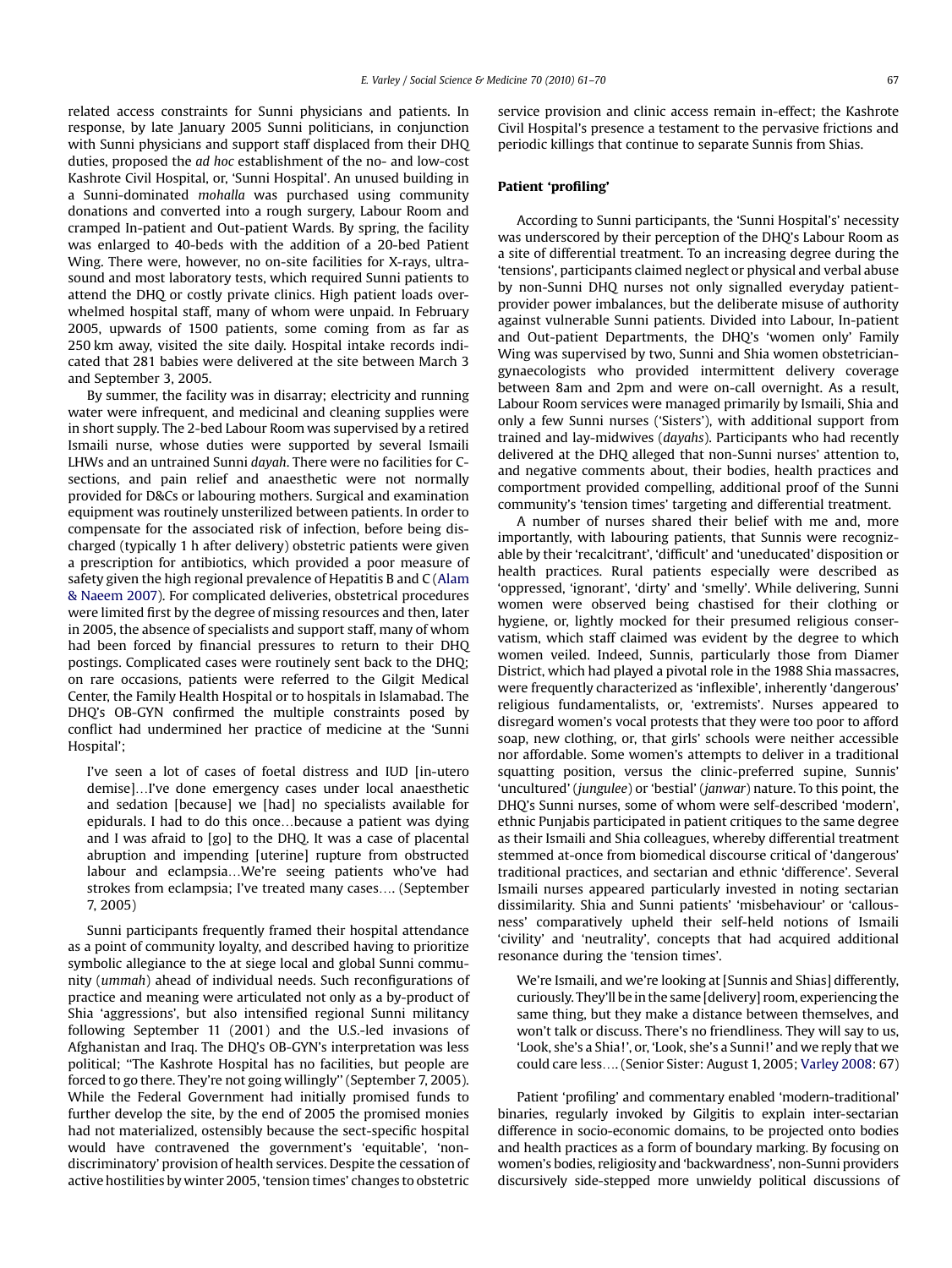sectarian religious and cultural difference. In-clinic observations confirmed sectarian 'profiling' built on discordant sectarian relationality that, for the most part, pre-dated the onset of conflict.

'Profiling' occurred alongside obstetric patients frequently being pinched, slapped or, more rarely, punched by nurses and dayahs. Conversely, it was evident providers were sometimes reciprocating Sunnis' insults or physical abuse. Nurses recounted being struck by distressed patients or family members, or, overhearing Sunnis describe Shia ritual observances as idolatry (shirk), or, Ismailis as a 'corrupted' variant of Islam. Although participants protested that abuse was a direct consequence of sectarian affiliation, in actuality such deprivations and harms were nearly impossible to disentangle from regularly occurring abusive practices, which nurses justified were acceptable responses to patient 'non-compliance' or 'shameful' noisiness, and established authority over patients from comparable socio-economic and educational backgrounds. Notably, participants did not associate physician-patient encounters with the same degree of perceived harm or inter-sectarian discord, a view that was upheld by physicians, who argued ''sectarian identity is never an issue in practice'' (September 7, 2009). This did not mean, however, that sectarianism and abuse between patients and physicians did not occur. Rather, DHQ patients' privileging of their physicians was a dual reflection of OB-GYN's infrequent Labour Room attendance and, compared to nurses' professional disposition, their relatively more 'cordial' or 'parental' approach to patients.

As Van Hollen reasons for abusive obstetric practices in Tamil Nadu, DHQ nurses' abuse of patients ''stemmed from issues of professional hierarchy and were sociological in nature'' (2003: 130). Low salaries, poor working conditions, rigid in-hospital hierarchies and administrative restrictions placed on their treatment of obstetrical complications placed nurses at the behest of, and accountable to, hospital administrators, attending physicians, and patients and their families. Nurses recounted being threatened with dismissal on account of formal complaints when women died, irrespective of the role of inadequate physician coverage, insufficient blood plasma supplies or patient delays in seeking care. In turn, nurses strategically transferred their frustration and insecurity to patients perceived to be less likely to incur professional disciplining or same-sect community sanctions. Despite abusive practices being observed directed at Shia and Ismaili patients, Sunni patients were especially disadvantaged by Sunnis' reduced 'tension times' political strengths and diminished presence as clinicians and hospital supervisors. Conversely, 'tension times' service gaps and access difficulties had over-sensitized Sunnis to the existence of intersectarian targeting, leading participants to sometimes inaccurately forecast prejudice in clinical encounters. In order to help construct a stronger rationale for providers' moral 'corruption' and thereafter DHQ service avoidance, it was also apparent that women and their families deliberately overlooked abuse or prejudicial commentary occurring at the Kashrote Civil Hospital. DHQ patients' concerted 'tension times' focus on abuse also precluded acknowledgement of nurses' kindness or resourcefulness during obstetric emergencies.

Nonetheless, apparently clear examples of sectarian targeting at the DHQ were widely shared among participants, their family and neighbours, furthering Sunnis' concerns for 'non-Sunni' hospital sites and providers. For example, one participant recounted watching as her daughter, a first time mother from Sunni-dominated Chilas (Diamer District), struggled through a difficult delivery;

Ajmah was in severe pain...and screamed and cried. [She] was in the DHQ, on her hands and knees on the bed crying out, and the nurse and dayah were beating her and saying, 'Is this how you Chilasis do this?' ('Nasreen': June 7, 2005)

More ominously, when perceived maltreatment occurred alongside medical malpractice, and with non-Sunni providers increasingly characterized as the agents of conflictive sectarianism, Sunni maternal deaths under non-Sunni care were sometimes re-cast as 'murder'. Documented 'tension times' maternal deaths were instead the complex product of conflict constraints, pre-existing service deficiencies, irregular or absent prenatal care, the patient's age, maternal health status and previous foetal loss; delayed emergency obstetric care, iatrogenic risk and medical 'accidents'. As Andersen confirms for Ghanaian hospitals, in addition to providers' mismanagement or neglect of specific 'types' of patients, ''serious resource deficiencies...are important and obvious catalysts of malpractice" (2004:2003). Sunnis assigned DHQ staff responsibility for harms that were the collective outgrowth of sustained, systemic failures at public and private levels. Even in times of relative peace, the Labour Room's services were impaired by inadequate physician coverage, staff shortages, faulty or absent equipment and supplies (respirators, blood pressure cuffs, surgical gloves and soap, autoclaves), and surgical delays, with only female physicians permitted to conduct Csections. Hospital staff confirmed the DHQ's pharmaceutical supplies were in short supply, absent or expired, forcing patients to rely instead on higher-cost, frequently counterfeit medications from private dispensaries (see [Morris & Stevens, 2006:](#page-9-0) 3).

Institutional deficiencies posed significant maternal health risks and led DHQ patients to occasionally self-refer, against doctors' orders, to other hospitals. All documented DHQ-based maternal deaths occurred during the overnight shift, when in-town roadblocks and inadequate hospital transport meant on-call OB-GYNs were often more than an hour away from the Labour Room. Service gaps were especially acute on nights of heightened 'tensions' and thus more likely to affect Sunni, Shia and Ismaili patients equally. For one Shia patient, the 2-h wait before an OB-GYN arrived was too long; she died of post-partum haemorrhage minutes after being shifted to the Operating Theatre for an emergency C-section. In an inversion of Sunnis' claims of 'obstetric murder', Sunni physicians were distinctly anxious about such scenarios.

I am a Sunni doctor and I treat Shia patients – I treat them well, to end their problems.. On the day the 'tensions' began, I was treating one Shia...patient, who was stuck in my [private] clinic. For 3 to 4 hours I had to do uterine massage by hand to control her post-partum haemorrhage. I had no drugs to treat this in my clinic..I was afraid that if she died, they would blame me, a Sunni, for her death. (September 7, 2005; [Varley, 2008](#page-9-0): 60)

The DHQ's Sunni OB-GYN was sympathetic to her Shia patients' plight. Following her posting to the 'Sunni Hospital' after January 8th, she reported, ''One [Shia] patient cried because another doctor operated on her during my absence and the baby died, and she said, 'Why weren't you here?''' (September 7, 2005).

## Case example

The story of one maternal death at the 'Sunni Hospital' illustrates the intersecting 'tensions', clinical insufficiencies and pervasive fears within which obstetric service provision and patient access were embedded. In mid August 2005, a young Sunni mother, in the final month of a pregnancy with twins, was taken by her husband to the DHQ Labour Room due to unexplained vaginal bleeding. Although she was not experiencing contractions, the attending nurses had admitted her for observation with the expectation they could summon the on-call OB-GYN should complications develop. The nurses had left the patient resting in the prenatal suite, where they had checked on her periodically. They had not, however, taken her medical history, which would have alerted them to a pre-existing cardiac condition, which carries a significant risk of maternal morbidity and mortality, especially in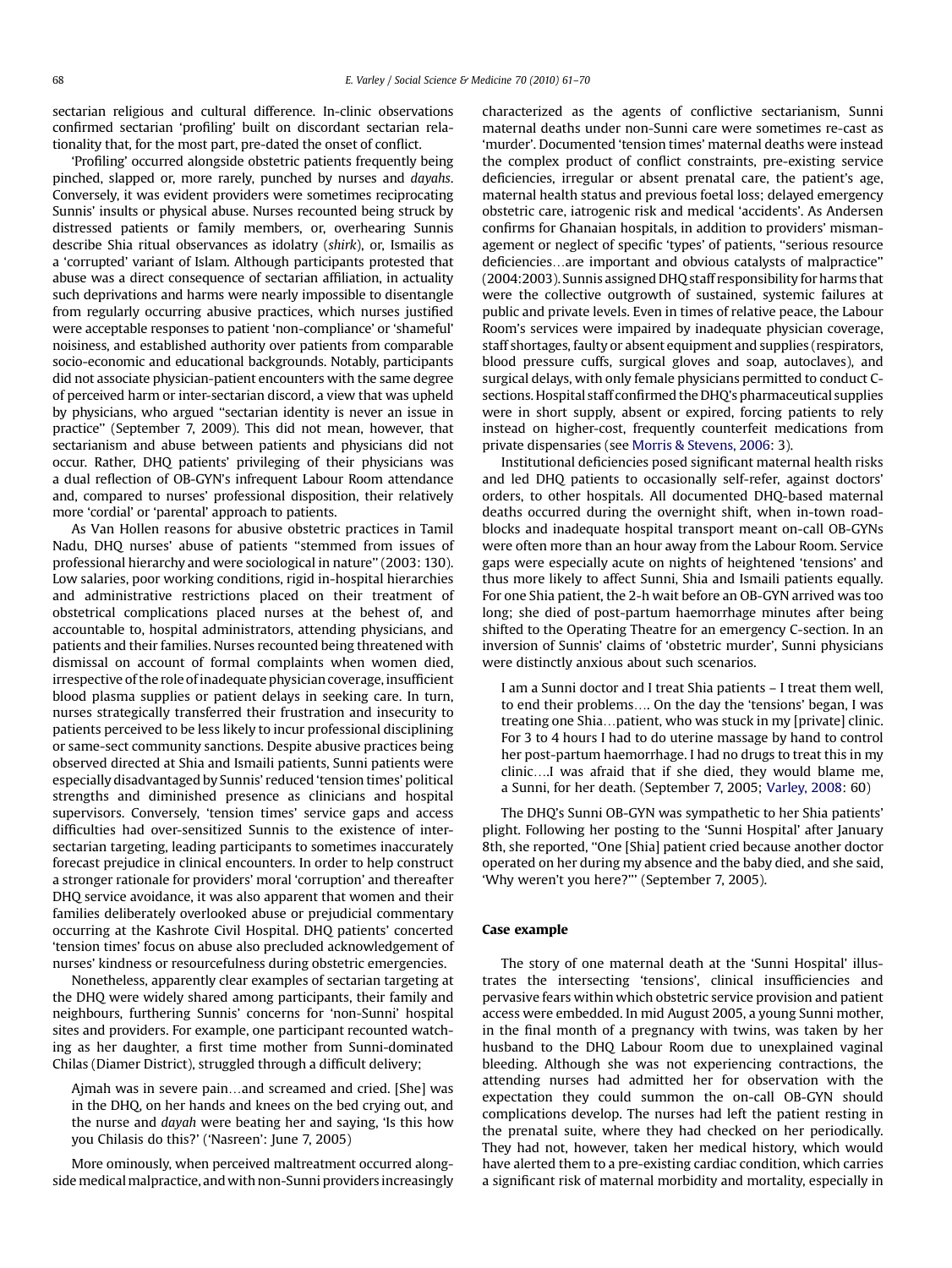childbirth. Later that night, one of the nurses had looked in on the patient and found her bed empty.

Without having notified staff, her husband had taken her "secretly" from the DHQ to the 'Sunni Civil Hospital' even though, as one nurse commented, ''There weren't any particular problems or 'tensions' that night'' (August 23, 2005). At the 'Sunni Hospital', the mother was admitted once again for observation but was not seen by a physician, nor was her blood pressure taken. She was put under the supervision of an unqualified Family Planning 'motivator', who had been hired because of the dearth of trained nurses willing to work at the Kashrote site. By the following morning, the patient died without having delivered. The 'Sunni Hospital' and DHQ staff quickly displaced their clinical failures by framing the husband's actions as irresponsible. By doing so, they denied voice to the manner in which sustained and legitimate fears for personal safety drove him to remove his wife from care at the DHQ. However, in their accounts of the death, and even while tacitly acknowledging their services were inadequate, 'Sunni Hospital' staff suggested the onus of blame also rested with the DHQ's Labour Room staff for having failed to initially recognize the gravity of the patient's situation.

At one level, this death demonstrated the collapse of the boundary between conflict-related constraints and medical malpractice. But rather than identify the critical role played by intersectarian hostilities not only in guiding patients' choice of hospital but also in guaranteeing the 'Sunni Hospital's' ongoing necessity, health providers – Sunni, Shia and Ismaili alike – promulgated a 'geography of blame' ([Farmer 1992](#page-9-0)) in which women's families, more than service providers or ill-equipped clinical settings, bore the burden of responsibility. The DHQ's OB-GYN, for instance, commented that, ''one man, who was afraid for his own death, took his wife, who didn't matter, from [the DHQ] and he lost her and the babies'' (September 7, 2005). Yet she was also cognizant of the 'Sunni Hospital's' share of liability. By late spring 2005, despite her early role in establishing the hospital, she withdrew from active service at the Kashrote Hospital, citing deep concerns for on-site hygiene and resource insufficiencies. By autumn 2005, she refused to even refer Sunni patients there from the DHQ during Shia-Sunni 'tensions'. According to her, the risks associated with deliveries at the 'Sunni Hospital' now outweighed the risks posed by the DHQ Labour Room and the Shia mohalla surrounding it. Otherwise-preventable maternal deaths confirmed that obstetric service access alone could not avert morbidity or mortality.

#### Discussion

The story of Gilgit exemplifies the myriad fallouts that occur within the realm of reproductive health in settings where ''the politics of identity is a symptom and cause of conflict'' [\(Van Beek,](#page-9-0) [2000](#page-9-0): 550), and medical practice and discourse become capable of signalling community and contestation. The DHQ and 'Sunni Hospital', in particular, acted as microcosms of the same types of political, socio-economic and faith-based schisms that led Iraqi Shia and Sunni patients, physicians and support staff to be excluded, targeted and killed in government hospitals and sectarian-affiliated clinics ([IRIN, 2007\)](#page-9-0). Gilgiti Sunnis' maternal health risks were not effectively mediated by the availability of emergency obstetric facilities; morbidity and mortality were the outgrowth of preexisting, conflict-exacerbated institutional deficiencies and discordant inter-sectarian patient–provider interactions. Such findings correspond with health surveys of northern Pakistan that point to the ''role of health services in the causation of maternal mortality'' [\(Midhet, Becker, & Berendes, 1998](#page-9-0): 1587; see [Jabeen,](#page-9-0) [Gul, & Rehman, 2005\)](#page-9-0), and enlarge analysis of the scope of 'differential treatment', ordinarily characterized by socio-economic inequality, resource expenditures and ''attentive kindness and respect'' [\(Andersen, 2004:](#page-9-0) 2005). By extension, the sectarian 'profiling' and maltreatment of obstetric patients coincides with studies demonstrating that health providers' abusive ''attitudes and practices cannot solely be attributed to or excused by their working environment'' [\(Jewkes et al., 1998](#page-9-0): 1792). Given the thousands of Sunni obstetric patients missing from local hospitals in 2005, the risks associated with the Kashrote Civil Hospital and already high maternal mortality ratios, it is possible that maternal deaths outnumbered the deaths of men during conflict. No less importantly, Sunni physicians' alienation from the DHQ inevitably led to collateral health repercussions for Shia and Ismaili women.

As prior research has shown for Palestinian women's childbirth practices during ''states of siege'' in the Occupied Palestinian Territories ([Giacaman et al., 2005](#page-9-0):130), and indigenous women's access to clinical facilities during intra-community conflict in Mexico's Chiapas State ([Bretlinger et al., 2005\)](#page-9-0), Army curfews, roadblocks and the logistical insecurities of obstetric facilities in Gilgit's Shia mohallas ensured that, for Sunnis, ''the place of birth had to be remapped and reconsidered [by] health providers and women'' ([Giacaman et al., 2005](#page-9-0): 136). Unlike Palestinian women, however, Gilgitis went without the "new childbirth networks [and] birth assistants...arising by virtue of crisis" (Ibid: 136). In the event of conflict, Pakistan's regional and national-level politicians must demand legislated exceptions to curfews and roadblocks for women in-labour, and mandate hospitals and their access routes as fundamental priorities for civil security efforts. Recommendations for enhanced obstetric service access and provision should additionally include emergency preparedness training, hospital infrastructure and staffing improvements, 24-h in-clinic physician coverage, extended ambulatory services, and renewed efforts to recruit Sunni physicians, support staff and community-based Lady Health Workers. Mobile birthing clinics, telephone-networks to guide family members through deliveries, coupled with the distribution of home-birth 'kits', will further reduce conflictrelated morbidity and mortality (see [Abdul Rahim et al., 2009\)](#page-9-0). Regular clinical service quality audits, resource management and performance reviews, and the effective gathering, storage and analysis of medical records, birth and death registration (see [Ali &](#page-9-0) [Kuroiwa, 2007](#page-9-0)) will thereafter determine the success of local initiatives.

Reproductive health interventions and policy designed for conflict will benefit from evidence-based analysis of the wide affective scope of sectarian hostilities, fallouts of which may include differential health service provision, access and sect-specific maternal health risks. Future research should attend to the complex ways in which 'affiliation' and 'identity' can act as determinants of health during ethnic- or sectarian-hostilities, or, evaluate how sectarian affiliation shapes pathways to care during conflict. Qualitative analysis of 'identity', health and conflicted terrains will lead to a better understanding of how a patient, provider and hospital's 'affiliation' may combine to worsen maternal health outcomes. This may be especially true when one community is able to deploy direct or indirect exclusionary mechanisms to marginalize another community from care, or in settings where conflictive sectarianism and the geographic distribution of health resources result in additional barriers to service use. Further research on this subject is urgently needed not only in the Northern Areas but across northern Pakistan, where the 'Talibanization' of obstetric service provision [\(Lamb & Shehzad 2003\)](#page-9-0), religious extremism, and factional and sectarian hostilities in the North-West Frontier Province and FATA (Federally Administered Tribal Areas) are actively undermining reproductive health service access and outcomes. Given that hostilities have spilled over into the Punjab, Sindh and Baluchistan, the necessity of such research cannot be overstated.